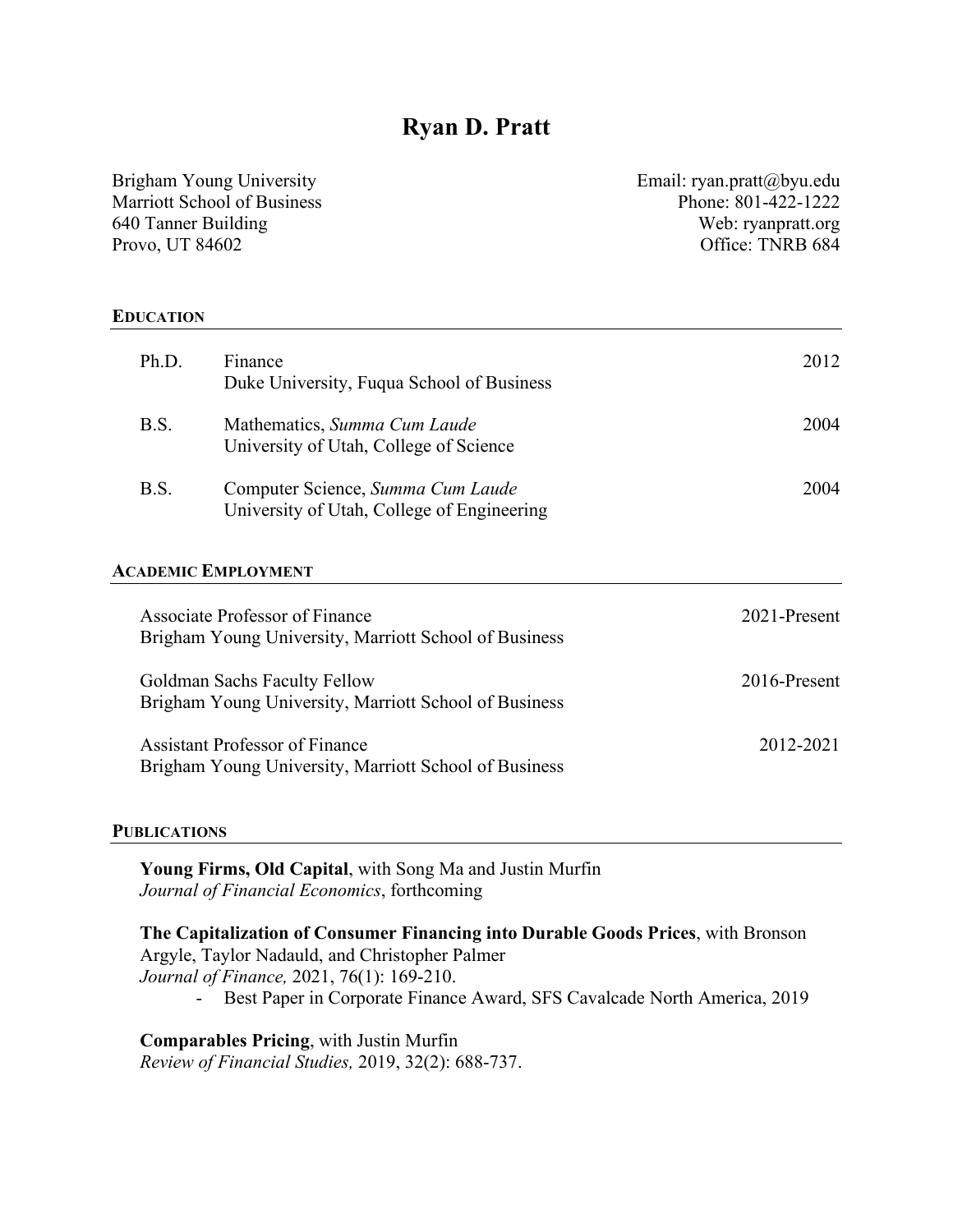**Who Finances Durable Goods and Why it Matters: Captive Finance and the Coase Conjecture**, with Justin Murfin *Journal of Finance,* 2019, 74(2): 755-793.

## **WORKING PAPERS**

**Updating on Alpha,** with Jawad Addoum, Alan Moreira, and Justin Murfin

# **A Structural Model of Human Capital and Leverage**

### **WORK IN PROGRESS**

**The Real Effects of Comparables Pricing,** with Bronson Argyle and Taylor Nadauld

**Learning from Analysts Who Learn from Other Analysts: Naïve Inference in Consensus Forecasts**, with Wei Chen, Sam Melessa, and Justin Murfin

**Who Buys Durable Goods: Evidence from the VW Emissions Scandal**, with Bronson Argyle, Taylor Nadauld, and Christopher Palmer

# **Leveraging Nuisance Parameters to Sharpen Inference**, with Justin Murfin

# **INVITED PAPER PRESENTATIONS**

- 2021: Frankfurt School of Finance & Management\*, American University\*, Michigan State University\*, Clemson University\*
- 2020: University of Oklahoma Workshop in Entrepreneurship and Finance, Midwest Finance Association, Yale University\*, McGill University\*, Georgia Tech University\*, Rice University\*, Hong Kong University\*, University of Toronto\*, SFS Cavalcade\*, University of Maryland\*, University of Pittsburgh\*, Syracuse University\*
- 2019: HEC Paris Workshop on Entrepreneurship, Financial Intermediation Research Society Conference, Cornell Household and Behavioral Finance Symposium, Washington University Corporate Finance Conference\*, Colorado Finance Summit\*, Tilburg University\*, Federal Reserve Board\*, Philadelphia Federal Reserve\*, SFS Cavalcade\*, Northwestern University\*, University of Chicago\*, FDIC\*, Georgia State CEAR-Finance Conference\*, Princeton University\*, University of Notre Dame\*, Duke/UNC Innovation and Entrepreneurship Research Conference\*
- 2018: Washington University Corporate Finance Conference, University of Washington Summer Finance Conference, Philadelphia Fed Workshop on Credit Card Lending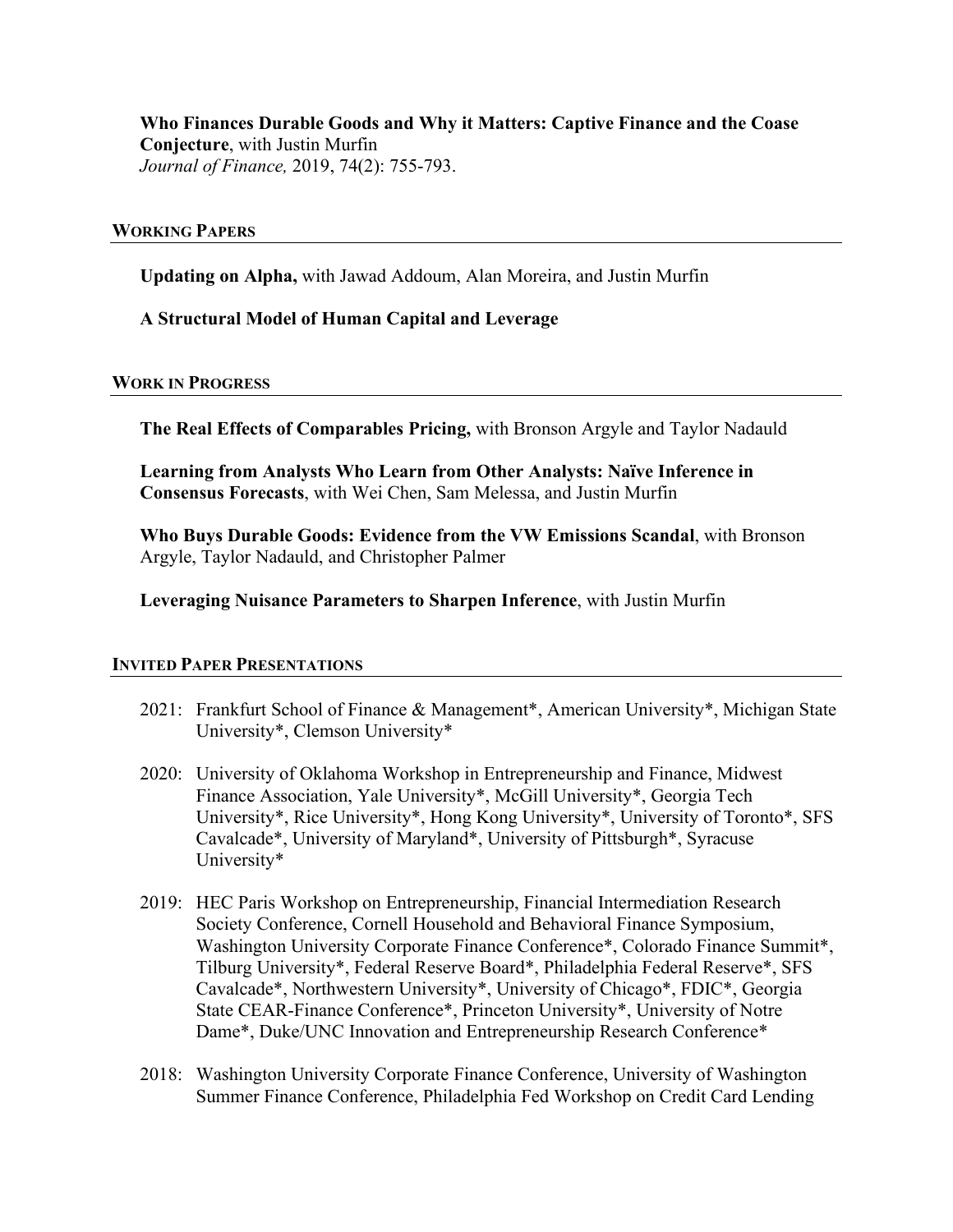and Payments\*, Princeton University\*, MIT Junior Finance Conference\*, Columbia Entrepreneurial Finance and Innovation Workshop\*, Stanford SITE Workshop\*, Federal Reserve Board of Governors\*, University of Minnesota Corporate Finance Conference\*

- 2017: University of Utah, Boston College\*, Ohio State University\*, Cornell University\*, University of California at San Diego\*, Columbia University\*, University of Alberta\*, Philadelphia Federal Reserve\*
- 2016: Colorado Finance Summit, Red Rock Finance Conference, American Finance Association Annual Meeting, Washington University Corporate Finance Conference\*, University of South Carolina\*
- 2015: Northern Finance Association, BYU Economics, Miami Behavioral Finance Conference\*, Temple University\*, University of Colorado\*, MIT/Sloan\*, Philadelphia Federal Reserve\*, Dartmouth College\*, University of Illinois\*, University of Pittsburgh\*
- 2014: Financial Research Association Annual Meeting, Red Rock Finance Conference, Washington University Corporate Finance Conference\*, Drexel University\*, Tulane University\*, Ohio State University\*, University of Rochester\*, Southern Methodist University\*
- 2012: Federal Reserve Board of Governors, Vanderbilt University, University of Rochester
- 2011: Brigham Young University, Financial Management Association Doctoral Student Consortium
- \* denotes co-author presented

#### **TEACHING**

| Brigham Young University, Marriott School of Business<br>Fin 401: Advanced Financial Management | 2012-Present |
|-------------------------------------------------------------------------------------------------|--------------|
| Duke University, Fuqua School of Business (courses assisted):                                   |              |
| MBA 350: Global Financial Management                                                            | 2008-2010    |
| MBA 455: Corporate Restructuring                                                                | 2007-2010    |
| Bus 591: Empirical Corporate Finance (PhD)                                                      | 2008-2009    |

#### **ACADEMIC HONORS**

| Best Paper in Corporate Finance, SFS Cavalcade North America         | 2019 |
|----------------------------------------------------------------------|------|
| Outstanding Researcher, Finance Department, Brigham Young University | 2017 |
| Financial Management Association Doctoral Student Consortium         | 2011 |